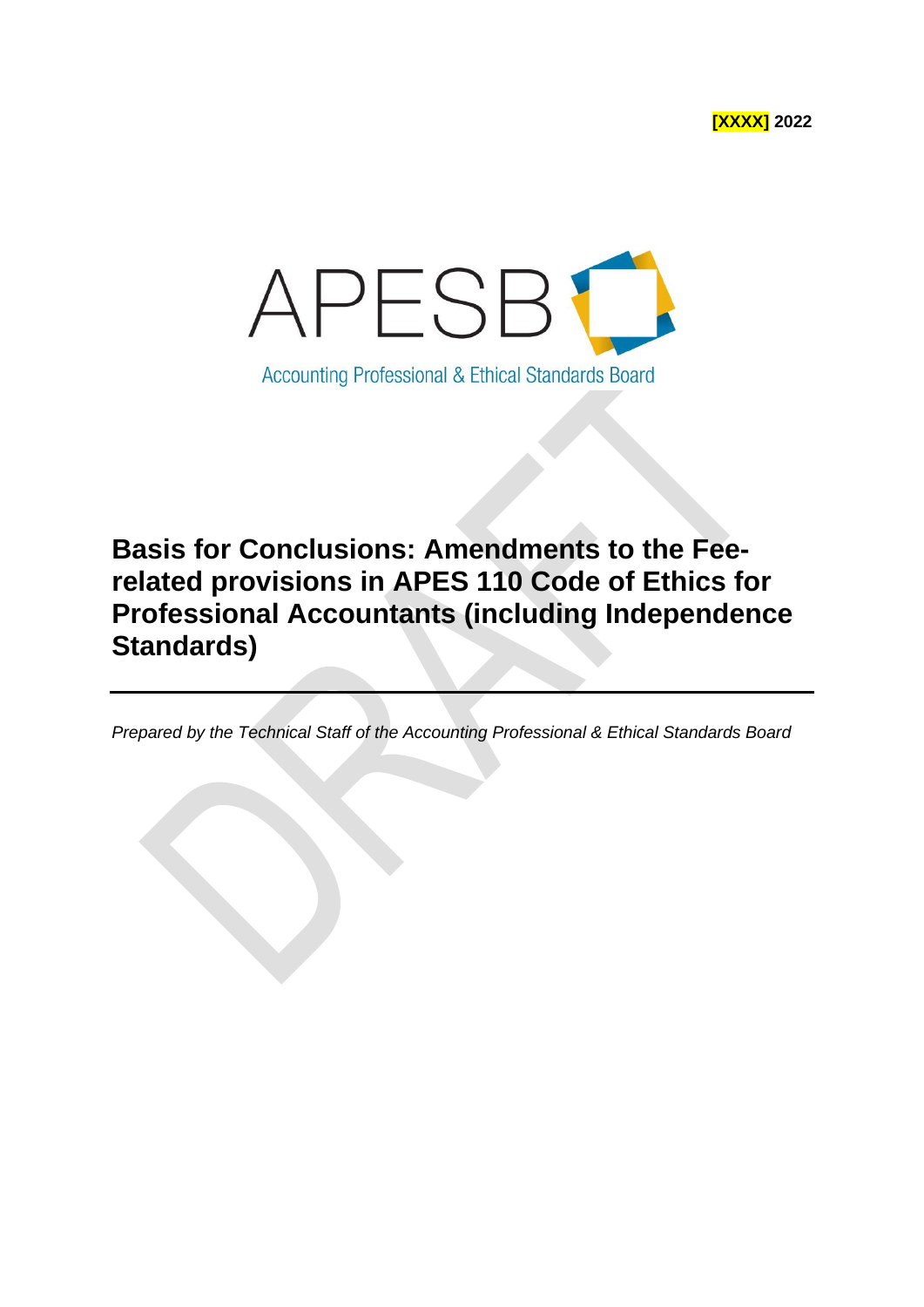# BASIS FOR CONCLUSIONS:

## **Amendments to the Fee-related provisions in APES 110 Code of Ethics for Professional Accountants (including Independence Standards)**

This basis for conclusions has been prepared by Technical Staff of Accounting Professional & Ethical Standards Board Limited ("APESB"). It has been reviewed and approved by the Board of Directors of APESB and is provided for the benefit of stakeholders to gain an understanding of the background to the revision of the feerelated provisions in APES 110 *Code of Ethics for Professional Accountants (including Independence Standards)* (the Code).

The basis for conclusions **does not** form part of APES 110 and is not a substitute for reading the Code.

#### **Background**

The International Ethics Standards Board for Accountants (IESBA) issues the *International Code of Ethics for Professional Accountants (including International Independence Standards)* (the International Code), upon which APESB bases its Code.

The revisions to the existing fee-related provisions in the Code have been driven from the following sources:

- 1. IESBA's revisions to the fee-related provisions in the International Code;
- 2. amendments to the International Code for the Australian context;
- 3. APESB's response to recommendations raised in a Parliamentary Joint Committee Inquiry into the regulation of Auditing in Australia; and
- 4. amendments to address a request from regulators to include a threshold in relation to fee dependency on a referral source of multiple audit clients.

In May 2021, APESB issued Exposure Draft (ED) 03/21 *Proposed Amendments to Fee-related provisions of APES 110 Code of Ethics for Professional Accountants (including Independence Standards)* (ED 03/21).

APESB received 19 submissions in response to ED 03/21 from a broad range of respondents, including small-to-medium-practices (SMPs), mid-to-large accounting firms, professional organisations and regulators. The submissions generally supported the proposals in the exposure draft, apart from concerns with the proposed revisions relating to fee dependency on a referral source.

After substantial further stakeholder engagement, APESB developed revised fee dependency provisions which were re-exposed in Exposure Draft (ED) 01/22 *Proposed Amendments to Fee-related provisions of APES 110 Code of Ethics for Professional Accountants (including Independence Standards)* (ED 01/22).

APESB received seven submissions in response to ED 01/22 from professional organisations, Firms and a regulator, which generally supported the revised provisions.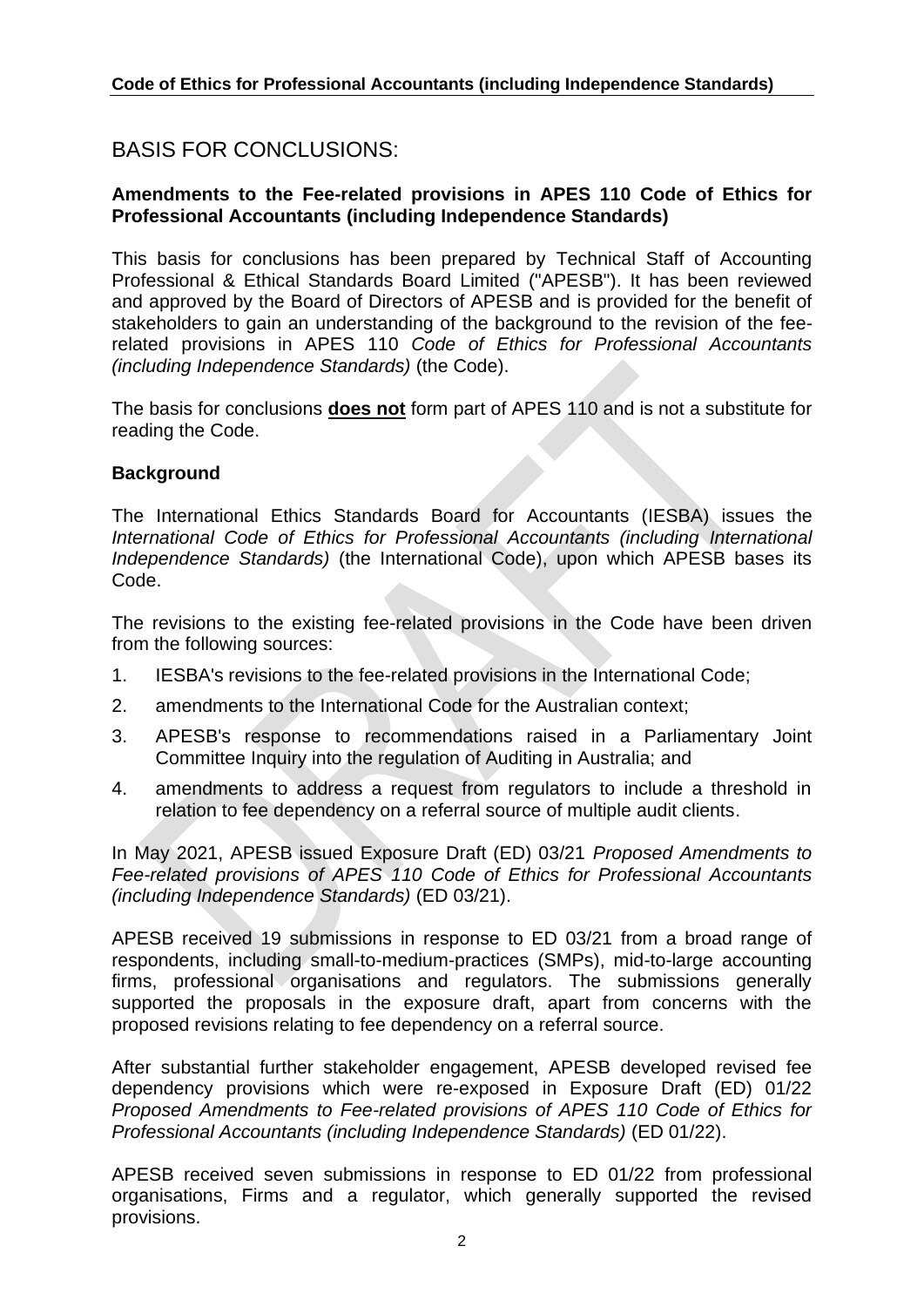The details of significant changes made, the key issues raised by respondents and stakeholders during the revision of fee-related provisions of the Code and how APESB addressed them are set out below based on the driver for change.

# **(a) IESBA's revisions to the International Code**

The IESBA commenced a project to revise the fee-related provisions in its Code in September 2018. The project considered enhancements to the fee-related provisions of the International Code so they remain robust and appropriate and would enable professional accountants to comply with the fundamental principles and be independent.

The final pronouncement, *Revisions to the Fee-related Provisions of the Code,* was released by the IESBA in April 2021 and is effective for engagements beginning on or after 15 December 2022, with early adoption permitted.

The significant changes in this pronouncement were to:

- Articulate and address the issue of threats to Independence created when fees are negotiated with and paid by the Audit or Assurance Client.
- Clarify that the audit fee should be a standalone fee within the spectrum of total fees from the Audit Client so that the provision of services other than audit does not influence the level of the audit fee.
- Provide guidance for Firms to evaluate and address the threats to Independence created when a large proportion of total fees charged by the Firm or Network Firms to an Audit Client is for services other than an audit.
- Enhance the provisions regarding fee dependency both when Audit Clients are Public Interest Entities (PIEs) and when they are non-PIEs, including establishing a threshold for addressing threats in the case of non-PIE audit clients.
- Require the Firm to cease to be the auditor for a PIE Audit Client if circumstances of fee dependency continue beyond a certain period.
- Enhance transparency with regard to fee-related information for PIE Audit Clients to assist Those Charged with Governance (TCWG) and the public in forming their views about the Firm's Independence.
- Enhance the robustness of guidance in the Code regarding factors to evaluate the level of the threats created when fees are paid by an Audit or Assurance Client and safeguards to address such threats.

In conjunction with the release of the IESBA's amending standard on the fee-related provisions, the IESBA have released a Basis [for Conclusions Document.](https://www.ifac.org/system/files/publications/files/Basis-for-Conclusions-Fees.pdf)

The changes to the International Code were adopted into the Code with no substantive changes made as a result of the exposure draft due process.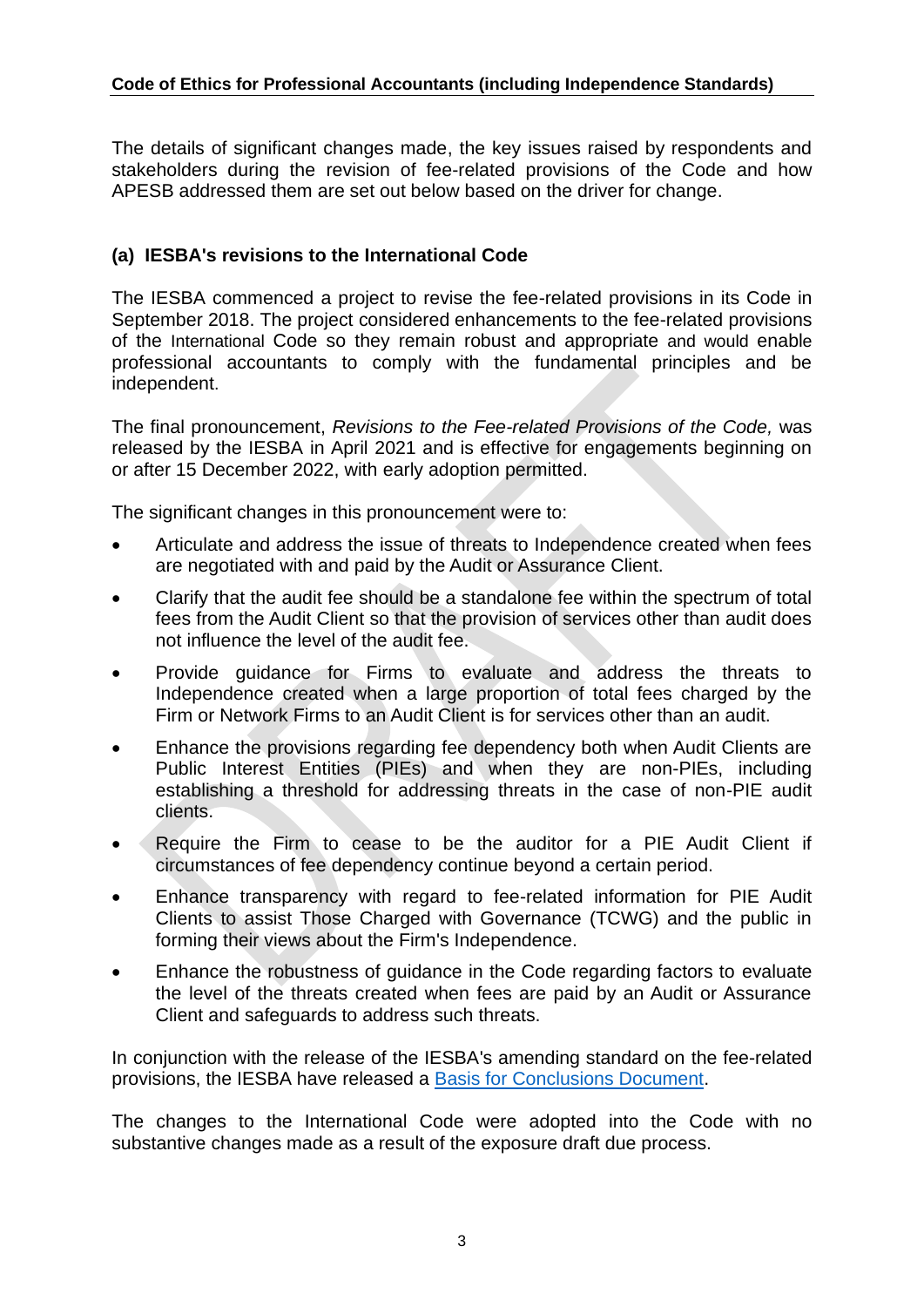#### **(b) Amendments to the International Code for the Australian context**

In March 2021, APESB determined to develop APES 320 *Quality Control for Firms* into a specific quality management standard for firms providing non-assurance services, ensuring it maintains consistency with the firm-level components of the quality management standards issued by the AUASB. This approach means that depending on the services provided by the Member in Public Practice or the Firm, APES 320 and/or the quality management standards issued by the AUASB will be applicable.

The revised APES 320 *Quality Management for Firms that Provide Non-Assurance Services* was issued by the APESB in March 2022.

APESB have updated the references to quality management standards in the feerelated provisions in the International Code to incorporate both standards applicable in Australia.

#### **(c) APESB's response to recommendations raised in a Parliamentary Joint Committee Inquiry into the regulation of Auditing in Australia)**

In 2019, a Parliamentary Joint Committee Inquiry (the PJC Inquiry) commenced considering audit regulation in Australia. The PJC held public hearings in 2019 and 2020, resulting in the issue of an interim report and a final report in February and November of 2020, respectively. The Final Report reconfirmed the recommendations set out in the Interim Report. However, the Federal Government is yet to release a response to the PJC's recommendations.

Two recommendations related to matters relevant to APESB.

Recommendation 3 of the PJC Inquiry related to the development of:

- defined categories for the disclosure of audit and non-audit services; and
- a list of non-audit services that firms are explicitly prohibited from providing.

The first tranche of this recommendation has two main elements: the auditor remuneration disclosure requirements and the definitions of categories to be included in the disclosure.

In response to this recommendation, the Australian Accounting Standards Board (AASB) published Research Report 15 *– Review of Auditor Remuneration Requirements* in February 2021. This report focuses on improving the current Australian disclosure requirements having regard to cost/benefit considerations. The report recommends the introduction of five key categories for audit services and fees, which are:

- Audit Services;
- Audit-Related Services;
- Other Assurance Services;
- Tax Services; and
- Other Services.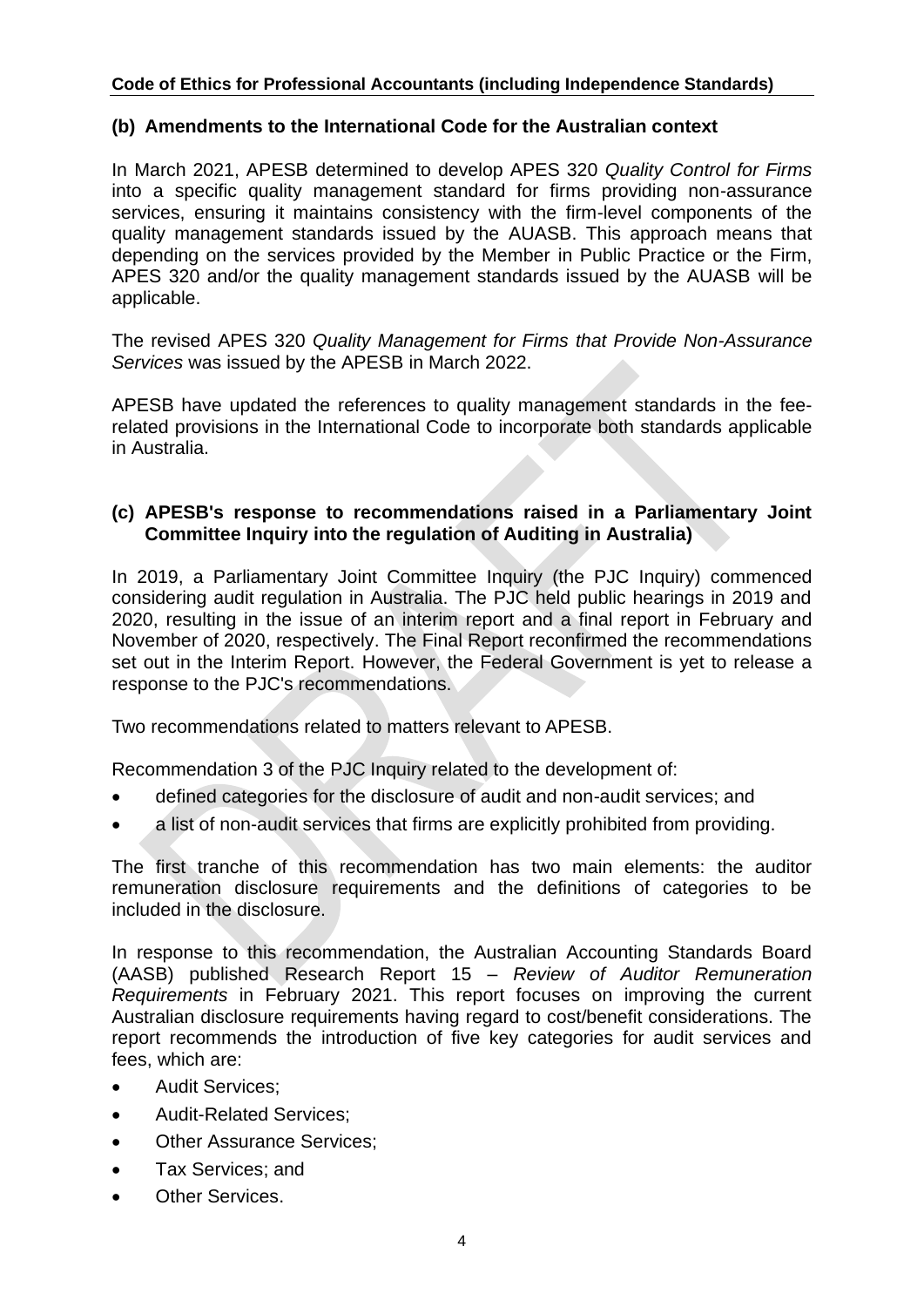APESB proposed incorporating guidance on the categories of services and what would be included within each category in the Code. This will be a useful guide for auditors to consider how different services affect their independence and compliance with the fundamental principles of the Code.

The AASB are still progressing its project and APESB has agreed to defer the inclusion of guidance in the Code on fee categories to align with the timeline of the AASB's project. This deferral was in line with suggestions made by stakeholders as part of the exposure draft due process.

APESB will address the second tranche of this PJC recommendation about a list of prohibited non-audit services in its project to amend the non-assurance services provisions of the Code.

Recommendation 5 of the PJC Inquiry related to the Incentivisation of Audit Partners. The extant Code prohibited audit partners from being incentivised to sell nonassurance services to their audit clients. However, to address this recommendation, the significant change to the Code is that the extant requirement has been broadened to prohibit audit partners from incentivizing, either directly or indirectly, to sell non-assurance services to all audit clients of the Firm.

## **(d) Amendments to address a request from regulators to include a threshold in relation to fee dependency on a referral source of multiple audit clients**

The referral source provisions in the Code are Australian additions included in 2013 to primarily address the self-managed superannuation fund (SMSF) sector. APESB received a request from regulators for the Code to be more prescriptive about what would represent a large proportion of fees when considering fee dependency on one referral source of multiple clients.

The regulators recommended a threshold of 20% should be included to provide clarity when a referral source represents a large proportion of fees for a firm, an individual partner or an office within the firm, particularly in the SMSF sector.

The respondents' views on the initial proposals were mixed, with respondents generally supportive of the provision of guidance, but there were concerns about how the requirements would be implemented and enforced in practice.

APESB then determined to develop revised provisions based on the International Code provisions for fee dependency concerning a single non-PIE audit client (paragraphs R410.15 and R410.16). This approach also ensured that the threats associated with fee dependency are treated consistently, whether the dependence is from one referral source or one audit client. The re-developed provisions included:

- An increase of the proposed threshold to 30% (up from 20%);
- The addition of a five-year cumulative time period to be met before the requirement is to be applied;
- a definitive action that must be taken at the five-year mark; and
- A new requirement to clarify the position when fee dependency continues past the initial five-year cumulative period.